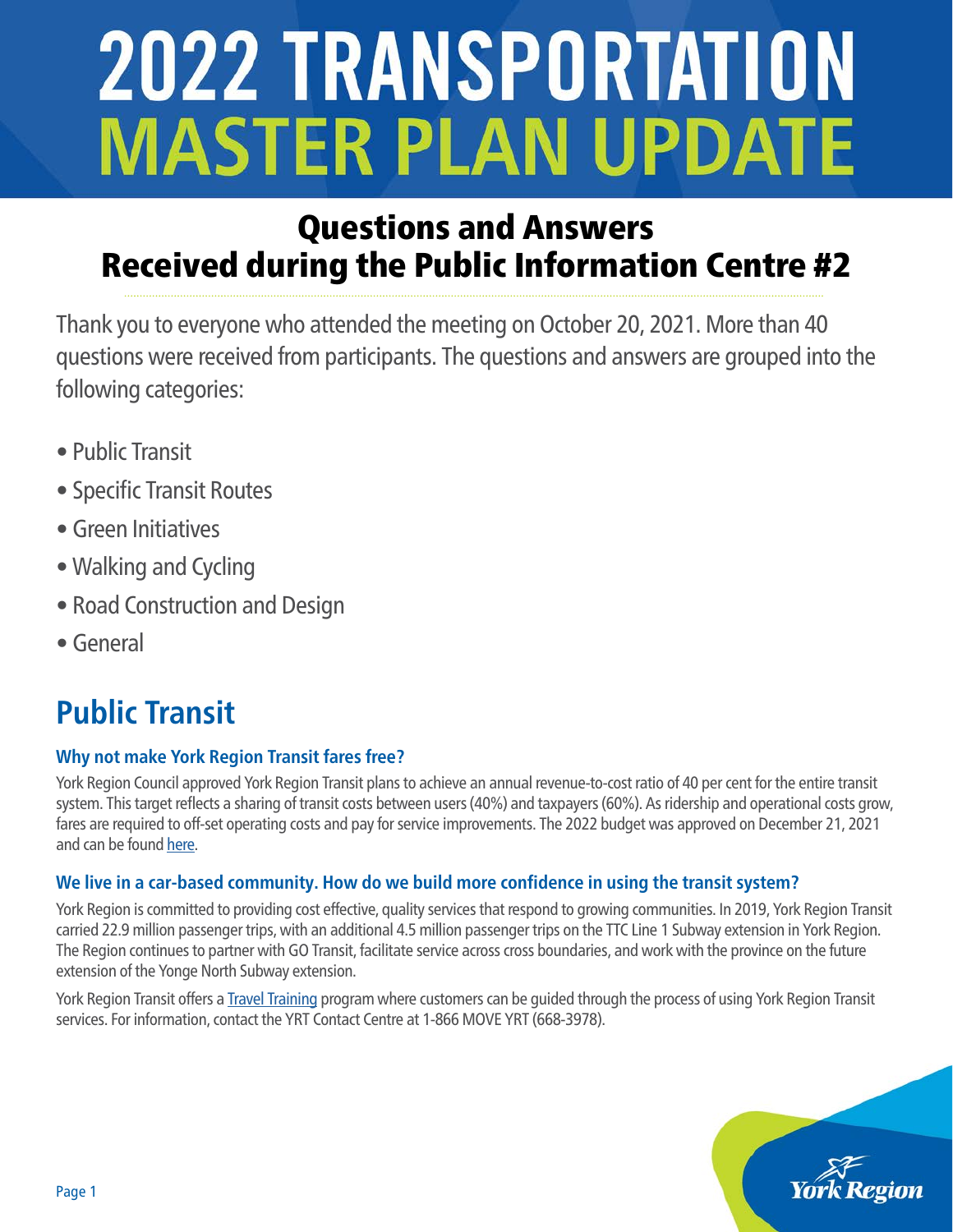## Questions and Answers Received during the Public Information Centre #2

### **To improve transit, can we learn from other cities and regions? Ideas include on-demand transit services, covering all areas of the region and overnight hours.**

York Region engages with community partners and other municipalities to learn about transit initiatives and best practices. York Region Transit connects with other transit agencies in North America and around the world by participating in the Canadian Urban Transit Association (CUTA), Ontario Public Transit Association (OPTA) and the American Public Transportation Association (APTA). For the Transportation Master Plan, York Region conducted jurisdictional scans, background studies and consults with City of Toronto, Durham Region, Region of Peel and Simcoe County as well as Metrolinx and the Ministry of Transportation of Ontario.

[Mobility On-Request \(MOR\)](https://www.yrt.ca/en/our-services/mobility-on-request.aspx) is York Region's on-request ride-sharing service. MOR services are introduced in areas with low ridership demand and may replace conventional routes during low-demand service periods. In 2020, YRT introduced seven new MOR services, and there are plans to continue expanding MOR services across York Region where fixed route service may not be warranted. This can lead to expansion of service across the Region and past midnight, pending ridership demand.

#### **Why is transit service reduced, including prior to the pandemic, when the vision is for more people to use transit?**

York Region is committed to providing cost effective, quality services that respond to the needs of growing communities. York Region Transit continues to monitor ridership at route level and adjust service levels.

The 2021 to 2025 Business Plan describes how York Region Transit will address the impacts of the COVID-19 pandemic and the Region's transit needs over the next five years. More information can be found [here.](https://www.yrt.ca/en/about-us/resources/2021-2025_YRT_Business_Plan_web.pdf)

#### **Are there plans to allow Viva buses that use centre bus lanes to go through the intersection first - before the left-turn signal?**

There are no plans at this time to change traffic signal coordination to give transit priority before advance left-turn signals. The Viva transit signals operate with the through traffic and reduces the number of conflicting movements between different vehicles and lanes.

## **Are there options being considered besides limited stops along rapid transit corridors?**

Viva and conventional bus services complement each other and provide different service levels to accommodate a wider range of travel patterns. Viva routes are designed to stop less frequently, mainly at major intersections or key travel destinations. Along the same corridors, York Region Transit operates conventional service in mixed traffic lanes, serving all curbside local bus stops and the "Request Stop" program where customers can exit between stops after 9 p.m.

#### **Are there plans for autonomous, elevated transit systems?**

York Region has been working with various stakeholders to explore potential routes for autonomous transit vehicles to connect residents in local neighbourhoods to higher order transit, such as GO stations and bus rapid transit routes. Currently, there are no plans for elevated transit system in York Region.

#### **When will self-driving transit vehicles be introduced in York Region?**

York Region has been working with various stakeholders to identify potential routes to pilot autonomous transit shuttles that would service areas that would benefit from additional transit services.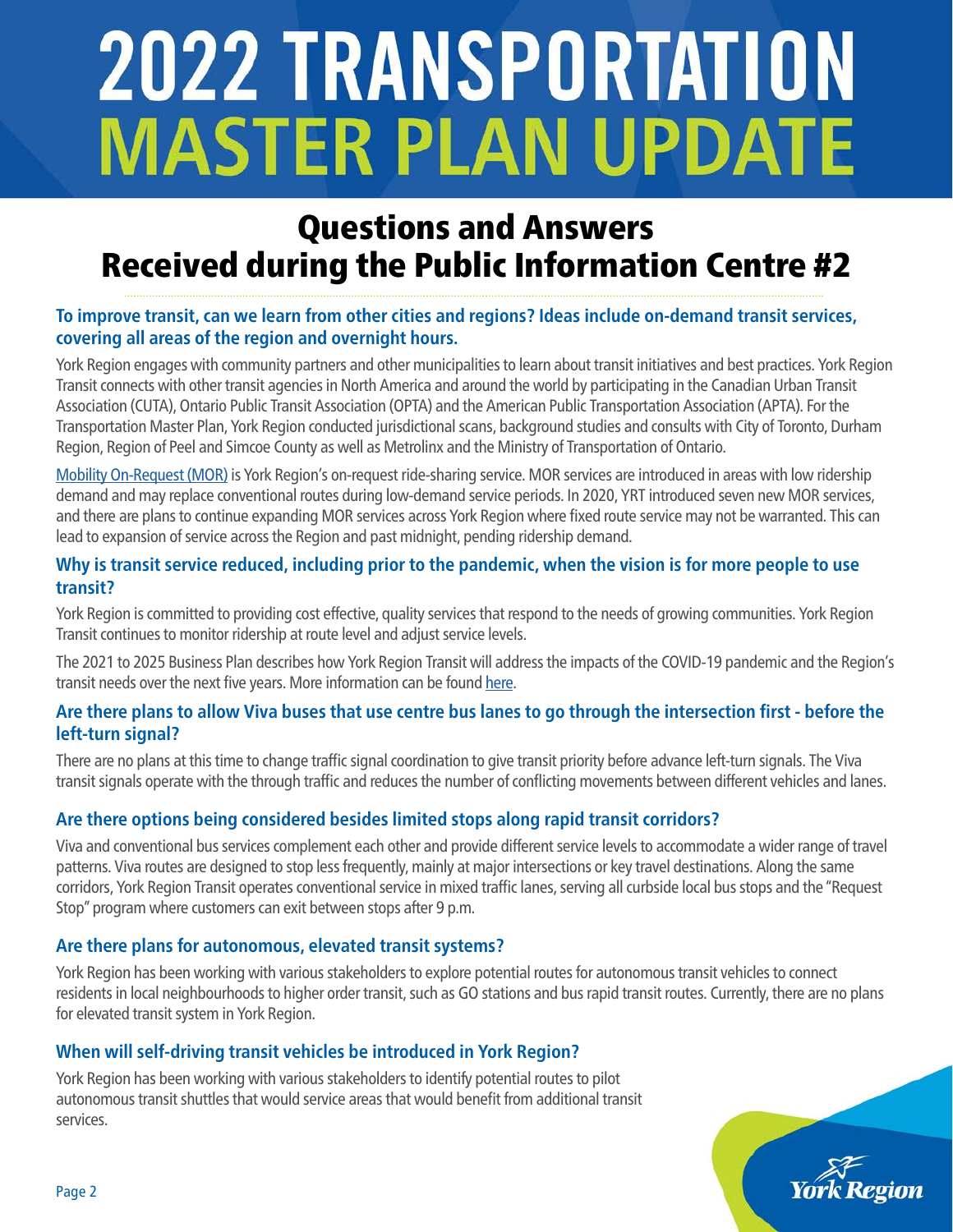## Questions and Answers Received during the Public Information Centre #2

#### **Does York Region consider the projections made by Metrolinx? For example, transition between travel methods, maintenance, planning transit routes, etc.**

York Region is working with Metrolinx on the Yonge North Subway Extension and GO Expansion projects to identify and address transportation needs in the Region. This includes planning and coordinating road and transit operations, ongoing maintenance and plans for future service, and facilities for transit users, pedestrians, cyclists and drivers.

### **Does York Region support "Option 3" for the subway route by Metrolinx?**

The Transportation Master Plan identifies the need for improvements to address planned growth in the Region, such as the Yonge North Subway Extension. The plan does not study, assess or explore the requirements or design details for identified improvements to roads, transit, cycling or walking facilities, or any specific project. Details about the subway alignment and stations are addressed through the project led by Metrolinx. More information is available [here.](https://www.metrolinx.com/en/greaterregion/projects/yonge-subway-extension.aspx)

#### **How do I get more information about York Region and Metrolinx projects and provide feedback?**

York Region's website provides updated information on campaigns, projects and public consultations. Visit the [Public Consultation page](https://www.york.ca/wps/portal/yorkhome/newsroom/Public-Consultations/)  to view engagement opportunities. Current and planned transportation construction projects can be seen at [york.ca/roadconstruction.](https://www.york.ca/wps/portal/yorkhome/transportation/yr/roads/roadconstructionschedule/roadimprovementandconstructionprojects/) Metrolinx projects and initiatives can be found here: [metrolinxengage.com.](https://www.metrolinxengage.com/en)

## **Specific Transit Routes**

#### **Is there consideration for a direct bus route from Markham to Newmarket along Highway 404?**

Transit services are provided based on ridership demand. In September 2016, Route 320 – Newmarket-Beaver Creek Express was introduced to provide service along Highway 404 between the cities of Markham and Richmond Hill, and Town of Newmarket. As per the service adjustments identified through the 2019-2022 budget cycle, effective July 2019, Route 320 was discontinued due to low ridership. For connections between the City of Markham and Town of Newmarket, Viva bus rapid transit service is available along Highway 7 and Yonge Street.

More information about York Region Transit's Plans and Improvements and service changes can be found [here.](https://www.yrt.ca/en/about-us/service-plans.aspx)

#### **Taking the Viva, there is a lack of 10 to 15 minute service and decrease in Sunday service. Are there plans to increase the current level of service on Viva Orange?**

York Region Transit and Brampton Transit offer integrated rapid transit services along the Highway 7 rapidway served by Viva Orange and Route 501 – Züm Queen. Highway 7 is part of the York Region Transit's Frequent Transit Network with future plans to provide 15-minute or better service along this corridor. Ridership levels are monitored on a regular basis and adjustments are made as to balance system service levels to match passenger demand. More information about York Region Transit's plans, improvements and service changes can be found [here.](https://www.yrt.ca/en/about-us/service-plans.aspx)

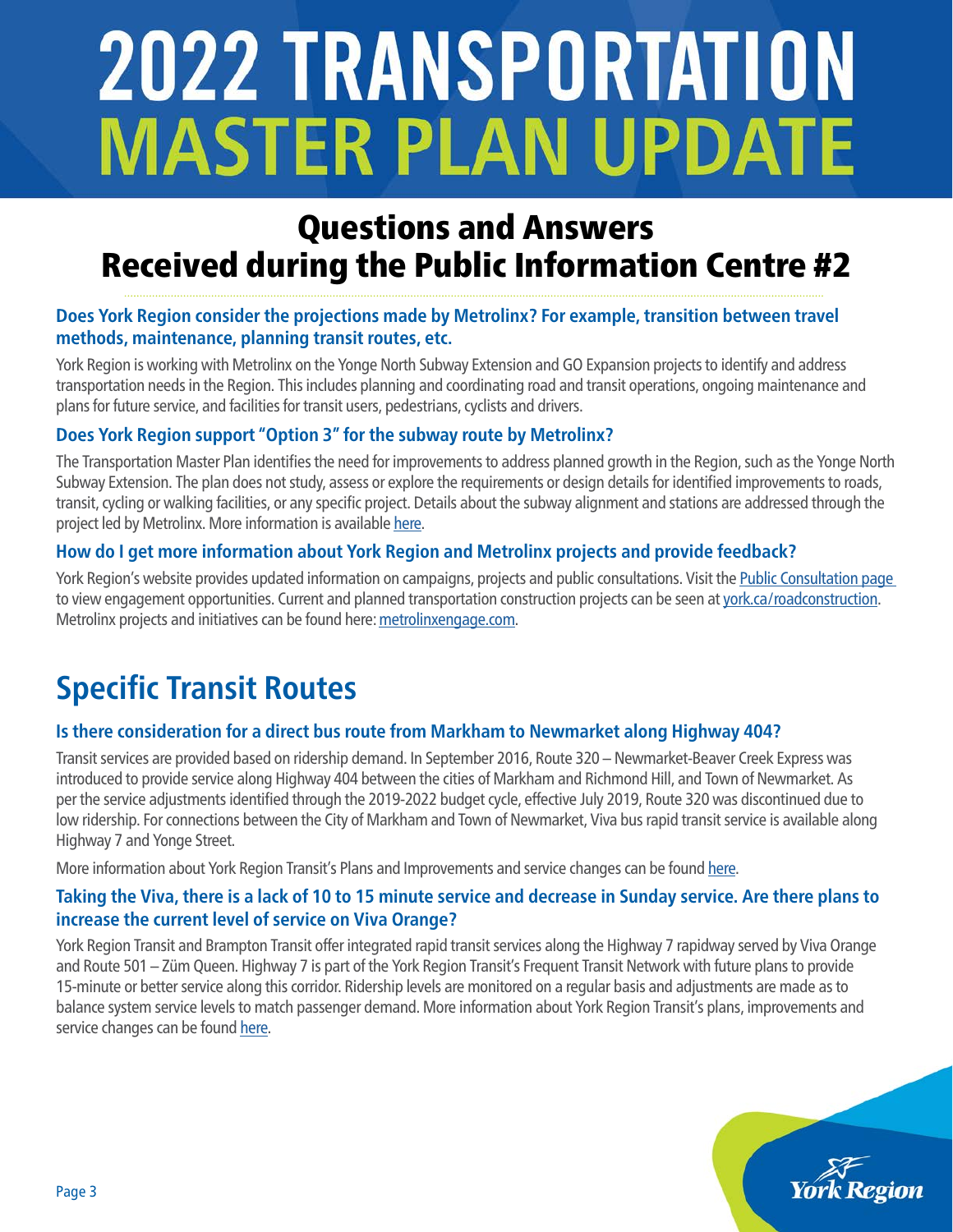## Questions and Answers Received during the Public Information Centre #2

## **Are there plans for increased GO Bus services for east-west trips along Highway 407?**

York Region does not plan and operate GO bus services. For questions related to GO Bus service, please contact GO Transit [here](https://www.gotransit.com/en/contact-us).

The Region participates on a number of coordinating committees with the province and Metrolinx as it relates to the Highway 407 Transitway. The 407 Transitway is a high-speed interregional transit facility to be constructed on a separate right-of-way parallel to Highway 407 from Burlington to Whitby. Further information on the 407 Transitway project can be found [here](https://407transitway.com/).

#### **Are there plans for frequent York Region Transit Service and active transportation connections to the McMichael Canadian Art Collection in Vaughan?**

In November 2021, York Region Transit launched a new Mobility On-Request service during weekday rush hours in the Kleinburg-Nashville community. More information can be found [here](https://www.yrt.ca/en/our-services/mobility-on-request-kleinburg-nashville.aspx).

Due to the pandemic, discussions with major destinations have been put on hold and implementation of new services are pending ridership uptake. Pedestrian and cycling improvements along Regional roads will be considered in the future.

#### **Are there plans for transit in York Region's rural communities, specifically in King Township, to better connect with education, employment and hospital services?**

York Region Transit recently implemented a new [Mobility On-Request King City GO](https://www.yrt.ca/en/our-services/mobility-on-request-king-city-go.aspx) in the Township of King to connect residents to the King City GO station. More information about York Region Transit's plans, improvements and service changes can be found [here.](https://www.yrt.ca/en/about-us/service-plans.aspx)

York Region Transit's Mobility On-Request Plan provides guidance on how the Region will continue to expand its Mobility On-Request service to travellers in low-demand areas (such as the communities of Kettleby, Pottageville, Schomberg, and Nobleton) and connect these areas with frequent transit service. To file a recommendation, please fill out the feedback form [here.](https://www.yrt.ca/TransitFeedback/)

#### **Are there future plans for a King City local bus service?**

York Region Transit currently operates bus route 96 in King City along King Road and connects travellers to Pioneer Village Station and Newmarket Terminal. Additionally, [Mobility On-Request King City GO](https://www.yrt.ca/en/our-services/mobility-on-request-king-city-go.aspx) service connects travellers in King City to King City GO station. This service will continue to be expanded to low-demand areas and connect with frequent transit service.

#### **I don't live near the GO station in King City, are there future transit plans for Nobleton or Schomberg?**

In February 2013, York Region Transit offered Route 61 – King Local during rush hours connecting Kettleby, Pottageville, Schomberg, Nobleton and King City. In June 2016, the route was converted to on-request service but was discontinued in January 2021 due to low ridership. York Region Transit is continuing to identify new service options for the communities of Nobleton and Schomberg.

#### **Georgina is underserviced in terms of transportation. Is York Region working with local non-profits to partner on transportation?**

All residential and business addresses in the Town of Georgina have access to public transit through York Region Transit Mobility On-Request, conventional and paratransit services. York Region Transit also works closely with Georgina Island and provides access to transit at the Ferry Docks. YRT is an active and proud member of Linking Georgina, which is a collective of local non-profit community partners offering services to improve quality of life. More information can be found [here](https://www.acloserlookgeorgina.ca/linkinggeorgina).

Travel training and assistance with the cost of transit is also available for residents of York Region. Further information can be found [here](https://www.yrt.ca/en/our-services/myride-travel-training.aspx).

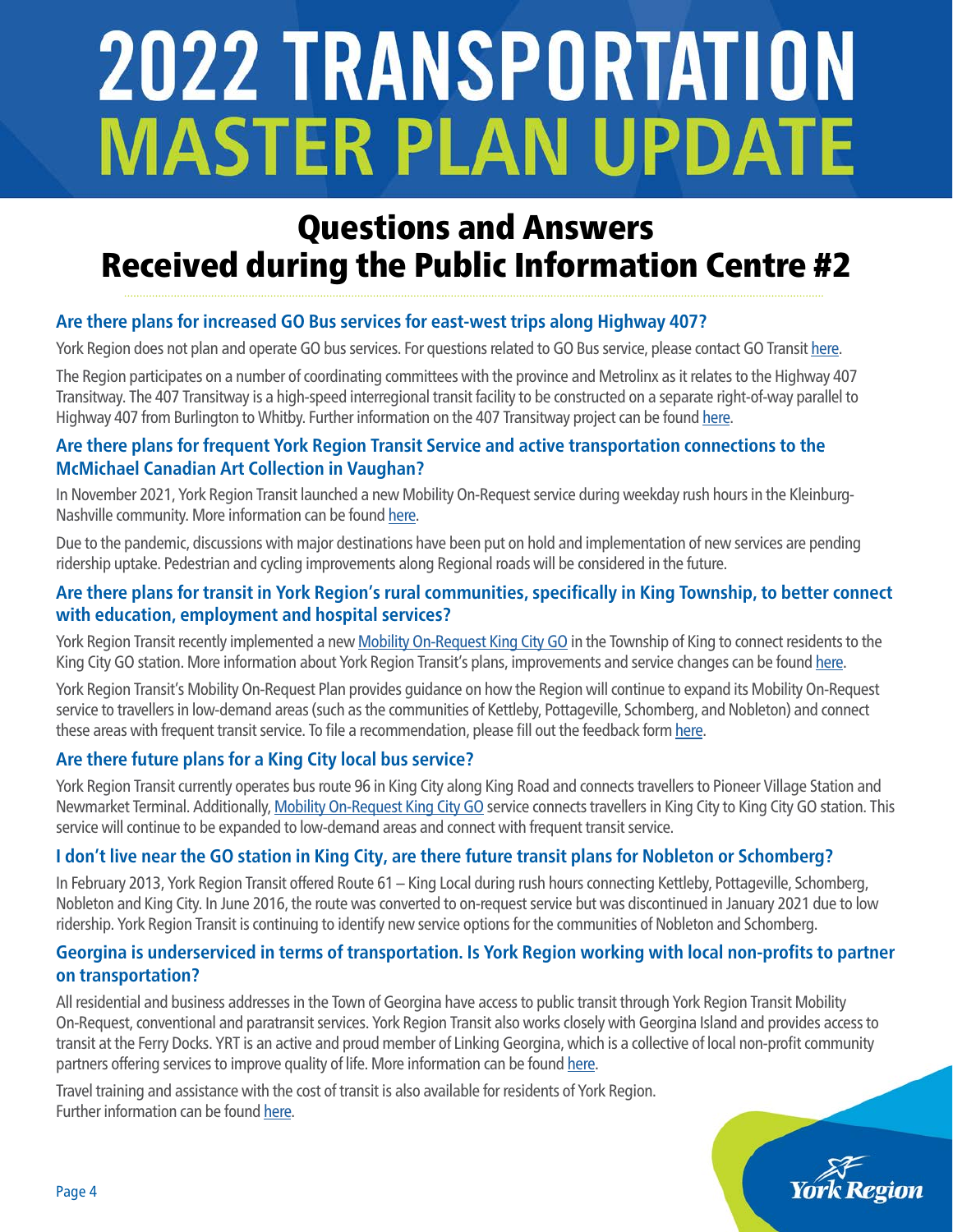## Questions and Answers Received during the Public Information Centre #2

### **Are there plans to increase York Region Transit services from Yonge Street and 16th Avenue in Richmond Hill to Vaughan Mills and Canada's Wonderland?**

Passengers travelling from Yonge Street and 16th Avenue to Vaughan Mills Mall or Canada's Wonderland can use York Region bus routes 85 and 20. As part of the York Region Transit's Frequent Transit Network, there are plans for more direct service with a frequent service of 15 minutes or better, six days a week, from 6 a.m. to 10 p.m., and be complemented by other local, express, and Mobility On-Request services. For more information, please contact the YRT Contact Centre at 1-866 MOVE YRT (668-3978).

More information about York Region Transit's plans, improvements and service changes can be found [here.](https://www.yrt.ca/en/about-us/service-plans.aspx)

#### **Why was Leslie Street chosen over Woodbine Avenue for transit improvements as a north-south route when there is more redevelopment opportunity on Woodbine Avenue?**

Each Regional corridor is assessed in consultation with stakeholders and other municipalities. Leslie Street was identified as a future rapid transit corridor for further study with Metrolinx and the City of Toronto. Future Light Rail Transit (LRT) is planned along Don Mills Road, south of Steeles Avenue.

#### **Are non-Viva buses allowed to use the centre bus lanes on Yonge Street?**

While conventional buses are allowed to use the rapidways, they typically do not due to operational constraints. Viva routes are designed to operate on rapidways along major corridors throughout the Region, such as those on Yonge Street and Highway 7. They are also designed to stop less frequently, primarily at major intersections or key travel destinations to provide quicker travel.

## **Green Initiatives**

#### **When will York Region Transit have a full fleet of electric buses?**

In December 2020 York Regional Council approved the York Region Transit fleet electrification program, achieving full electrification by 2051. Six electric buses have been operating for over one year with an additional six entered into service in fall 2021. York Region Transit will continue to purchase a minimum of two electric buses each year between 2021 and 2029 and begin purchasing only electric buses from 2030 onward.

#### **Are Greenhouse Gas Emissions and Removals targets being established? Will the public have access to this information for York Region?**

The draft York Region Climate Change Action Plan is a community-based plan and was released for public consultation in March 2020, and can be found [here.](https://www.york.ca/wps/wcm/connect/yorkpublic/aedb7bb9-1ccc-4caf-8008-5db8c3a199a6/19102_climateChangeActionPlanMarch2020.pdf?MOD=AJPERES&CVID=n9E1Hij) The plan identifies proposed actions working towards net-zero greenhouse gas emissions by 2050. The York Region Energy Conservation and Demand Management Plan identifies key actions implemented corporately to reduce greenhouse gas emissions also working towards net-zero by 2050. Further information can be found [here.](https://www.york.ca/wps/wcm/connect/yorkpublic/21ce557a-2300-42cc-9d9d-3e4c91d518f7/2019EnergyConservationandDemandManagementPlan.pdf?MOD=AJPERES&CVID=mLVYyAj)

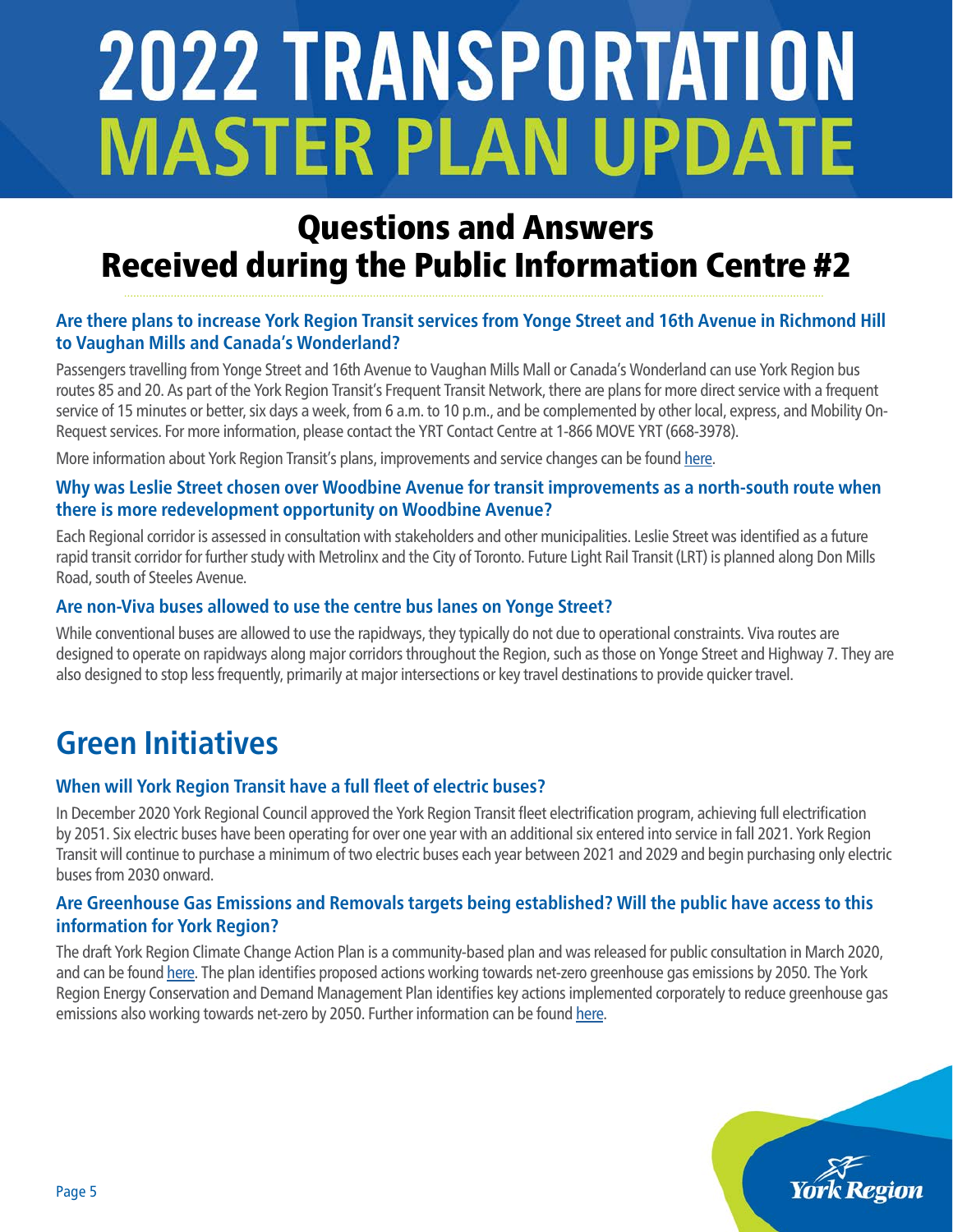## Questions and Answers Received during the Public Information Centre #2

## **Are York Region's climate action and environmental goals supported in the Transportation Master Plan?**

The Transportation Master Plan will support the Region's climate change goals by encouraging more sustainable modes of transportation and adoption of electric and low-emissions vehicles.

York Region increasingly recognizes the key role green infrastructure plays in mitigating and adapting to climate change and is looking at asset management and planning practices with a climate change lens.

# **Walking and Cycling**

### **Is there consideration for dedicated bicycle and pedestrian mid-block crossings over 400-series highways?**

Each mid-block crossing will have a project-specific environmental assessment study and would consider accommodation of pedestrian and cycling facilities where appropriate.

#### **Are you considering schools as hubs or nodes for pedestrian and cycling plans?**

When planning for future cycling infrastructure, many considerations are taken into account including connectivity to community destinations such as schools, transit hubs, connectivity to other cycling infrastructure and improving safety.

#### **Are there plans for shared paths along the higher speed roads in Georgina and other rural communities?**

Pedestrian and cycling facilities are considered where opportunities exist, including planning and where road improvements support new active transportation facilities. Pedestrian and cyclist safety is always paramount and greater separation between road and cycling facilities is encouraged where possible.

#### **Yonge Street serves a "main street" function in sections and multi-use pathways in place of sidewalks and separated cycling lanes will be a challenge. Are there considerations to apply a "Complete Streets" approach?**

We work with our local municipalities in considering safety, community context and connectivity of active transportation routes. Yonge Street in downtown sections of Aurora and Richmond Hill are under local jurisdiction.

#### **Are there plans to extend the protected bicycle lane on Yonge Street, north of Gamble Road?**

Yonge Street, north of Gamble Road has been designated as a future Viva Rapidway corridor which may include the extension of bike lanes. However, this segment is currently unfunded.

#### **A staircase was proposed to be constructed from Red Maple Road to 16th Avenue in Richmond Hill for access to transit service on Yonge Street. However, it was not completed due to costs. Can safety be reconsidered over the cost requirement?**

The staircase is an In-boulevard pedestrian facility, which is typically under local municipal jurisdiction. We will follow-up with the City of Richmond Hill on the status of this project.

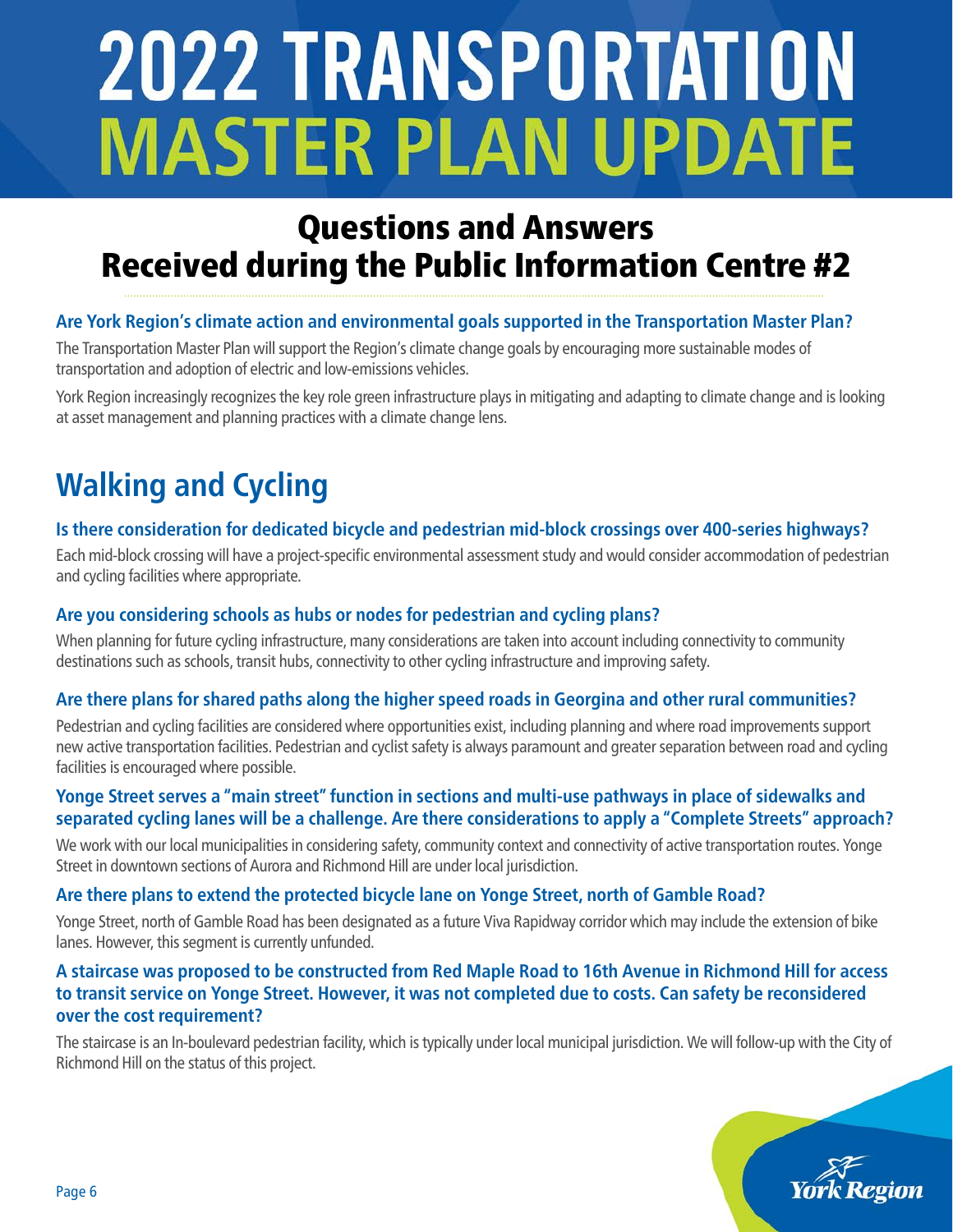## Questions and Answers Received during the Public Information Centre #2

### **Langstaff bicycle lanes were well-used prior to Highway 427 construction. Can the Region ensure that pedestrian and cyclists be accommodated during the construction phase?**

To ensure safer travel through construction areas, lane closures are sometimes required as part of stages of work and for equipment/ materials storage. Accommodation of all road users is considered where possible.

### **Do pedestrians have right-of-way on shared pathways and trails?**

Etiquette is always encouraged on shared pathways. Bicycles are considered vehicles. Bicycles are the faster means of travel and should give right-of-way to pedestrians.

#### **Are paths maintained for pedestrians and cyclists during the winter months?**

All on-street bike lanes on Regional roads are plowed at the same time as plows clear snow from traffic lanes.

## **Road Construction Design**

#### **Why is 16th Avenue being widened?**

York Region has conducted Environmental Assessment Studies to assess transportation system alternatives to address future growth. The preferred alternative identified road improvements on 16th Avenue from Yonge Street to Woodbine Avenue (Study A) and Woodbine Avenue to York/Durham Line (Study B). Further study details can be found [here](https://www.york.ca/wps/portal/yorkhome/transportation/yr/roads/roadconstructionschedule/16thavenue/).

#### **When is construction of the bridge over Highway 400 (mid-block crossing) between Major Mackenzie Drive and Teston Road in Vaughan to start?**

A new mid-block crossing is being led by City of Vaughan with funding from York Region, with an identified start of construction in 2022. City of Vaughan project updates can be found [here](https://www.vaughan.ca/projects/projects_and_studies/CDAAbridge/Pages/default.aspx).

#### **Is there a focus on designing roads for lower speeds rather than relying on speed limit signs and enforcement?**

York Region follows best practices to ensure the safety of all road users and considers the roadway right-of-way in planning and design. York Region's "Designing Great Streets Guidelines" provides further details [here.](https://www.york.ca/wps/wcm/connect/yr_content/yorkconstituent/home/business/landdevelopment/constructiondesignguidelinesandstandards/constructiondesignguidelinesandstandards)

#### **Are there any future plans for a St. John's Sideroad/Highway 404 interchange?**

The Transportation Master Plan study identifies an interchange at this location for future consideration. York Region's 10-Year Roads and Transit Capital Construction Program provides information on current and upcoming road improvement projects. At this time, York Region's capital program does not identify a planned interchange at St John's Sideroad and Highway 404 within the 10-year horizon. Future work would require coordination with the Ontario Ministry of Transportation and their highway improvement programming as Highway 404 is a provincial highway. More information on Regional road improvement projects can be found [here](https://www.york.ca/wps/portal/yorkhome/transportation/yr/roads/roadconstructionschedule/roadimprovementandconstructionprojects/).